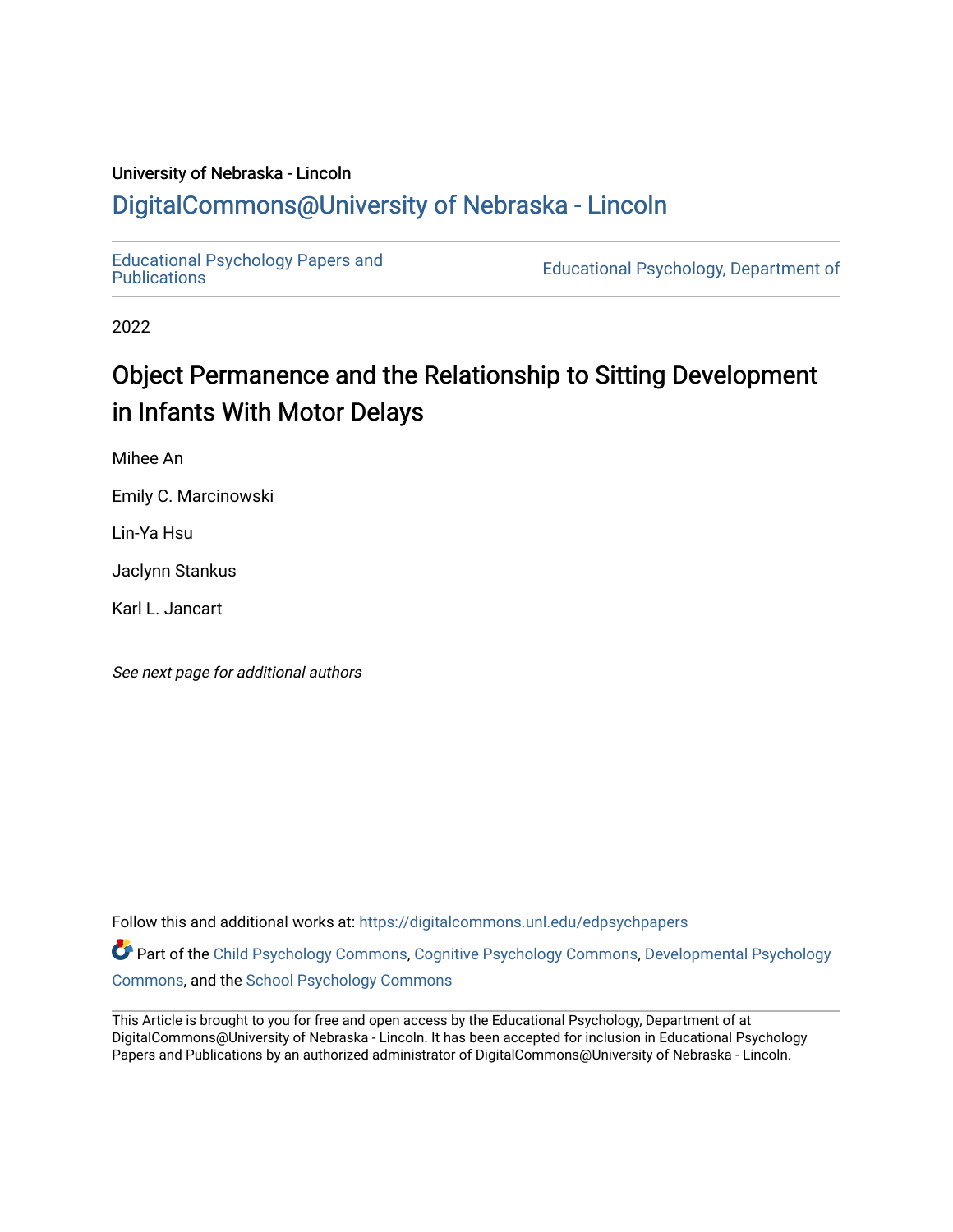### Authors

Mihee An, Emily C. Marcinowski, Lin-Ya Hsu, Jaclynn Stankus, Karl L. Jancart, Michele A. Lobo, Stacy C. Dusing, Sarah W. McCoy, James A. Bovaird, Sandra Willett, and Regina T. Harbourne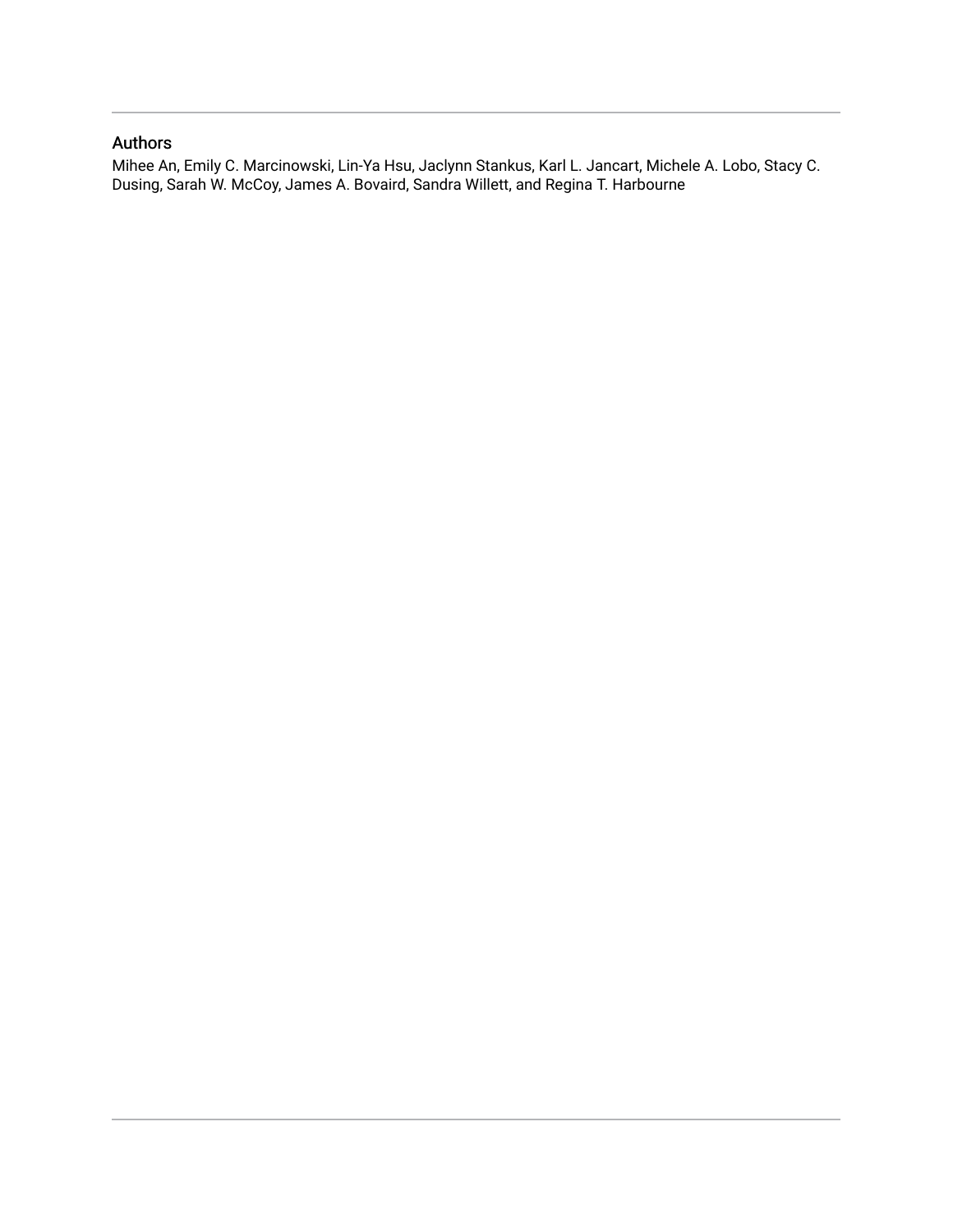## **Object Permanence and the Relationship to Sitting Development in Infants With Motor Delays**

*Mihee An, PT, PhD; Emily C. Marcinowski, PhD; Lin-Ya Hsu, PT, PhD; Jaclynn Stankus, PhD; Karl L. Jancart, MSEd; Michele A. Lobo, PT, PhD; Stacey C. Dusing, PT, PhD; Sarah W. McCoy, PT, PhD; James A. Bovaird, PhD; Sandra Willett, PT, PhD; Regina T. Harbourne, PT, PhD*

Kaya University, Gimhae-si, Gyeongsangnam-do, Republic of Korea (Dr An); Louisiana State University, Baton Rouge, Louisiana (Dr Marcinowski); University of Washington, Seattle, Washington (Drs Hsu and McCoy); Duquesne University, Pittsburgh, Pennsylvania (Drs Stankus and Harbourne and Mr Jancart); University of Delaware, Newark, Delaware (Dr Lobo); University of Southern California, Los Angeles, California (Dr Dusing); University of Nebraska-Lincoln, Nebraska (Dr Bovaird); University of Nebraska Medical Center, Omaha, Nebraska (Dr Willett).

**Purpose: This study examines object permanence development in infants with motor delays (MD) compared with infants with typical development (TD) and in relation to sitting skill.**

**Methods: Fifty-six infants with MD (mean age = 10 months) and 36 with TD (mean age = 5.7 months) were assessed at baseline and then at 1.5, 3, and 6 months postbaseline. A scale was developed to measure object permanence (Object Permanence Scale [OPS]), and the Gross Motor Function Measure sitting subsection (GMFM-SS), and the Bayley Scales of Infant and Toddler Development, 3rd Edition (Bayley-III) were administered.**

**Results: Interrater reliability of the OPS was excellent and correlation between the OPS and Bayley-III cognitive scores was moderately positive. Compared with TD, infants with MD were delayed in development of object permanence but demonstrated increased understanding over time and as sitting skills improved.**

**Conclusion: In children with MD, object permanence, as quantified by the OPS, emerges in conjunction with sitting skill. (Pediatr Phys Ther 2022;34:309–316)**

**Key words: motor delay, object permanence, reliability, sitting, validity**

0898-5669/110/3403-0309

Pediatric Physical Therapy

Copyright © 2022 The Authors. Published by Wolters Kluwer Health, Inc. on behalf of Wolters Kluwer Health, Inc. and the Academy of Pediatric Physical Therapy of APTA

*Correspondence: Regina T. Harbourne, PT, PhD, Department of Physical Therapy, Rangos School of Health Sciences, Duquesne University, 600 Forbes Ave, Pittsburgh PA 15282 [\(harbourner@duq.edu\)](mailto:harbourner@duq.edu).*

*Grant Support: Department of Education IES grant (R324A150103) "Efficacy of the START-Play Program for Infants with Neuromotor Disorders" (2015-2022); Children's Hospital of Richmond Foundation Research grant (7/1/16-6/30/17) "Relation Between Motor, Cognitive, and Language Skills during Infancy: An Extension of the START-Play Clinical Trial."*

*At the time this grant was written, Jaclynn Stankus and Karl Jancart were students pursuing their PhD degrees at Duquesne University in the Department of Education.*

*The authors declare no conflicts of interest.*

*This is an open-access article distributed under the terms of the Creative [Commons Attribution-Non Commercial-No Derivatives License 4.0](http://creativecommons.org/licenses/by-nc/4.0/) (CCBY-NC-ND), where it is permissible to download and share the work provided it is properly cited. The work cannot be changed in any way or used commercially without permission from the journal.*

DOI: 10.1097/PEP.0000000000000909

#### **INTRODUCTION**

Knowing that objects continue to exist when they cannot be directly observed or sensed is called "object permanence." This fundamental cognitive skill is important for working memory and allows us to form and retain mental representations of objects.<sup>1</sup> For example, when a ball rolls under a couch and out of sight, infants who have object permanence understand that the ball exists. They may persist in attaining the ball by moving their body in various ways to look for and reach it even though it is hidden from view.

As a cognitive construct, object permanence is intimately connected to perceptual motor experiences including object exploration and self-mobility.<sup>2</sup> Object exploration (eg, fingering, grasping, banging, rolling) scaffolds cognitive development by providing information about object properties (eg, shape, color, weight, texture, sound). As infants gain sitting independence, opportunities for object exploration increase, which, in turn, fosters cognitive change.3,4 For example, 5- to 7-month-old infants demonstrate manual, oral, visual, and coupled (eg, oralmanual and visual-manual) exploration more often while in sitting position than when lying in supine or prone position.<sup>4</sup> Adequate postural control in sitting facilitates infant cognitive development by both freeing hands to manipulate objects and changing visual perspective.<sup>5,6</sup>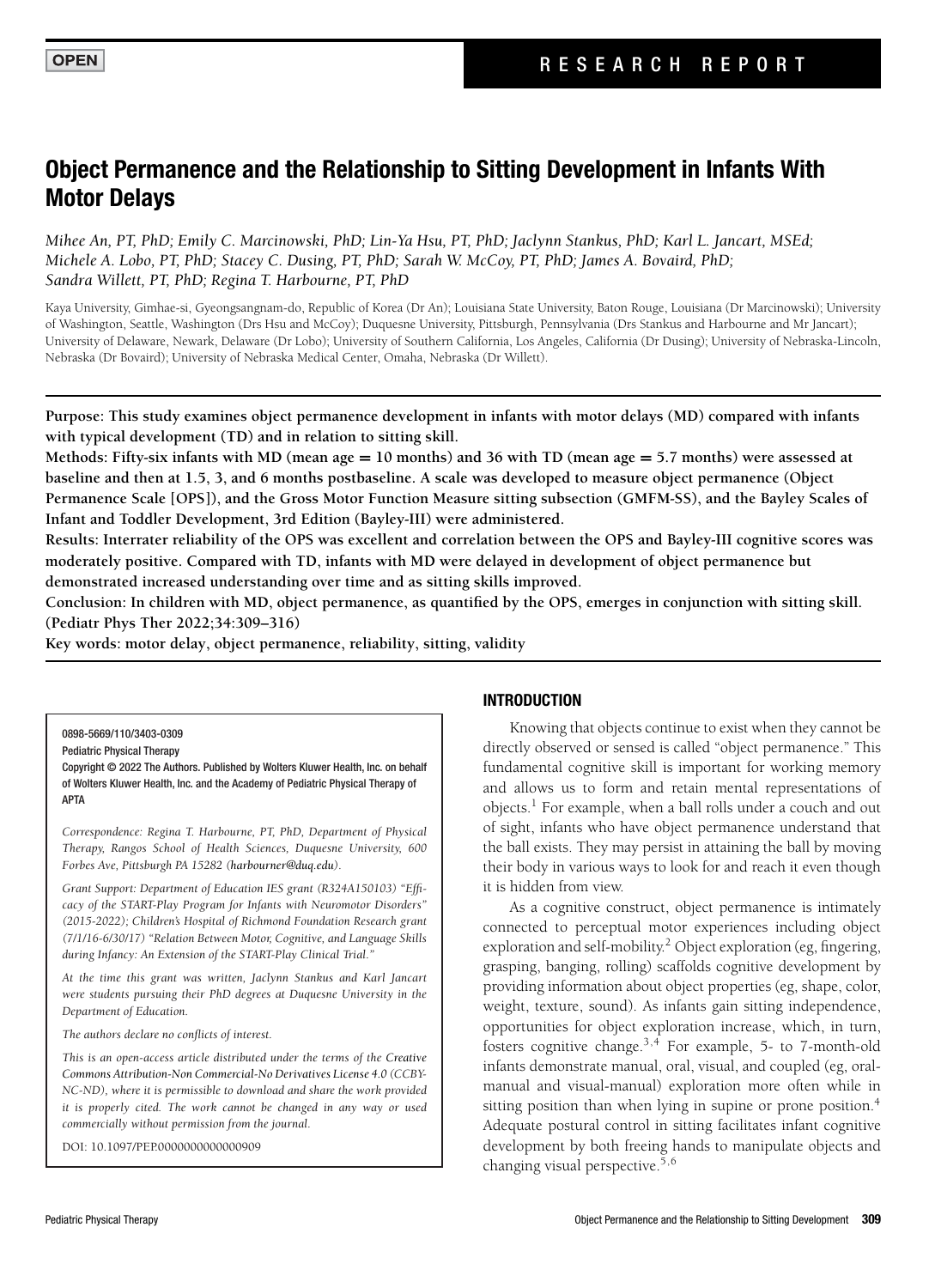Following or coinciding with the emergence of sitting, selfmobility allows further environmental exploration, providing opportunities for the development of object permanence as documented in both infants with typical development (TD) and infants with motor delays  $(MD)$ .<sup>7</sup> Independent crawling increases spatial awareness and motor search strategies and correlates strongly with object permanence.<sup>7,8</sup> When infants with delayed mobility are provided a mobility device, object permanence is noted to emerge concomitantly.<sup>7</sup> Early mobility (crawling) is also closely tied to increased sitting skill, both in developmental time and in control of one's body.<sup>9</sup> We speculated that budding cognitive constructs may be emerging during the development of sitting as well as with self-mobility. Thus, infants with limited perceptual-motor experience due to early MD prior to crawling or walking may be delayed in developing object permanence, yet no studies explore this potential relationship.

To clinically assess object permanence in infants, manual search is used for objects hidden in various ways. Unlike other laboratory-based methods, such as eye-tracking or violation of expectation techniques, manual search does not require specialized laboratory equipment, improving clinical feasibility. However, manual search requires motor skills that may be impaired or unavailable to young infants with MD. Infants begin to recover a fully hidden object between 8 and 10 months of age, when self-mobility is emerging.<sup>10</sup> Moore and Meltzoff<sup>11</sup> observed that 8.75-month-old infants with TD succeeded on a partial occlusion task by removing the obstruction to uncover the object, but they failed on a total occlusion task. Manual search tasks have been used to assess object permanence in infants with developmental delays, but their use has been limited to infants older than 18 months with developmental delays due to very low birth weight $12,13$  or autism.<sup>14</sup> The motor demands of manual search (eg, postural orientation, grasping, and removing the obstruction) may prevent young infants with TD or those with MD from successful search strategies even though they may understand object permanence, as shown by studies involving eye-tracking and violation of expectation techniques.15,16

The Object Permanence Scale (OPS) was developed as part of a longitudinal study, in which the early motor skills of sitting and reaching were targeted as foundational motor skills necessary for learning early cognitive constructs such as object permanence.17 Because there was no existing clinical tool to measure gradual changes in object permanence performance, our research team developed the OPS based on their extensive clinical and research experience in infant development. Primary investigators with more than 30 years of clinical early intervention experience and 20 years of research experience in MD and developmental psychology reviewed the literature and other standardized tests to develop the instrument. The purpose of this study was to first determine interrater reliability and validity of the OPS as a clinical tool suitable for early intervention and, second, to determine how object permanence develops over time in infants with MD as compared with infants with TD. We were interested in whether there is a positive relationship between the emergence of object permanence in infants with MD and emerging sitting development. The validity of the OPS was examined with (1) the relationship of the OPS to another measure of cognitive ability (cognitive domain of the Bayley Scales of Infant and Toddler Development, 3rd Edition [Bayley- $[III<sup>18</sup>]$ ; and (2) a comparison of OPS scores between infants with TD and infants with MD (known groups method). The known groups method is demonstrated when a test can discriminate between a group of individuals with a particular trait and a group with no trait.<sup>19</sup> We hypothesized that infants with MD would demonstrate delayed performance on the OPS when compared with infants with TD. We also hypothesized that object permanence in infants with MD, even though delayed compared with infants with TD, would improve over time in relation to sitting development.

#### **METHODS**

#### **Design**

This longitudinal, prospective cohort study is a component of 2 larger studies.<sup>17,20</sup> Infants with MD and with TD were assessed 4 times over 6 months: at baseline, 1.5, 3, and 6 months postbaseline. For both groups, the common inclusion criterion was sitting skill (sit propped on arms for at least 3 seconds), which creates a skill-held-constant design with sitting ability as the common factor. The skill-held-constant design or also referenced as the ability-held-constant design is a specialized developmental research design that allows researchers to investigate the relative importance of maturation and specific experiences.<sup>21</sup> Unlike the age-held-constant design that assesses infants at a specific age, the skill-held-constant design recruits infants based on a skill or an experience, so that infants of various ages may be included. Ethics approval was obtained from the Institutional Review Boards at Duquesne University and Virginia Commonwealth University.

#### **Participants**

Fifty-six infants with MD and 36 infants with TD were included in the study. The infants with MD were recruited from 5 regions in the United States (Pennsylvania, Virginia, Delaware, Nebraska, and Washington) for a longitudinal randomized controlled trial.<sup>17</sup> Infants with MD were eligible if they were  $(1)$ 7 to 16 months of age (corrected for prematurity), (2) able to sit propped on their arms for at least 3 seconds but unable to independently transition in and out of sitting, and (3) demonstrating gross MD at least 1 SD below the age-group mean on the gross motor domain of the Bayley-III. Infants were excluded if they were blind or had a progressive disorder. Infants born full-term with TD were recruited from the community in Richmond, Virginia, for a longitudinal observational study.<sup>20</sup> Infants with TD were eligible if they were (1) 7 months old or younger, (2) able to sit propped on their arms for at least 3 seconds but unable to independently transition in and out of sitting, and (3) without major health concerns, birth complications, or developmental/ MD evidenced by scores on the gross motor domain of the Bayley-III that were within 1 SD or above the mean. All parents provided written informed consent.

Table 1 provides demographic information for the infants and families in both groups. Infants with MD (23 boys, 33 girls)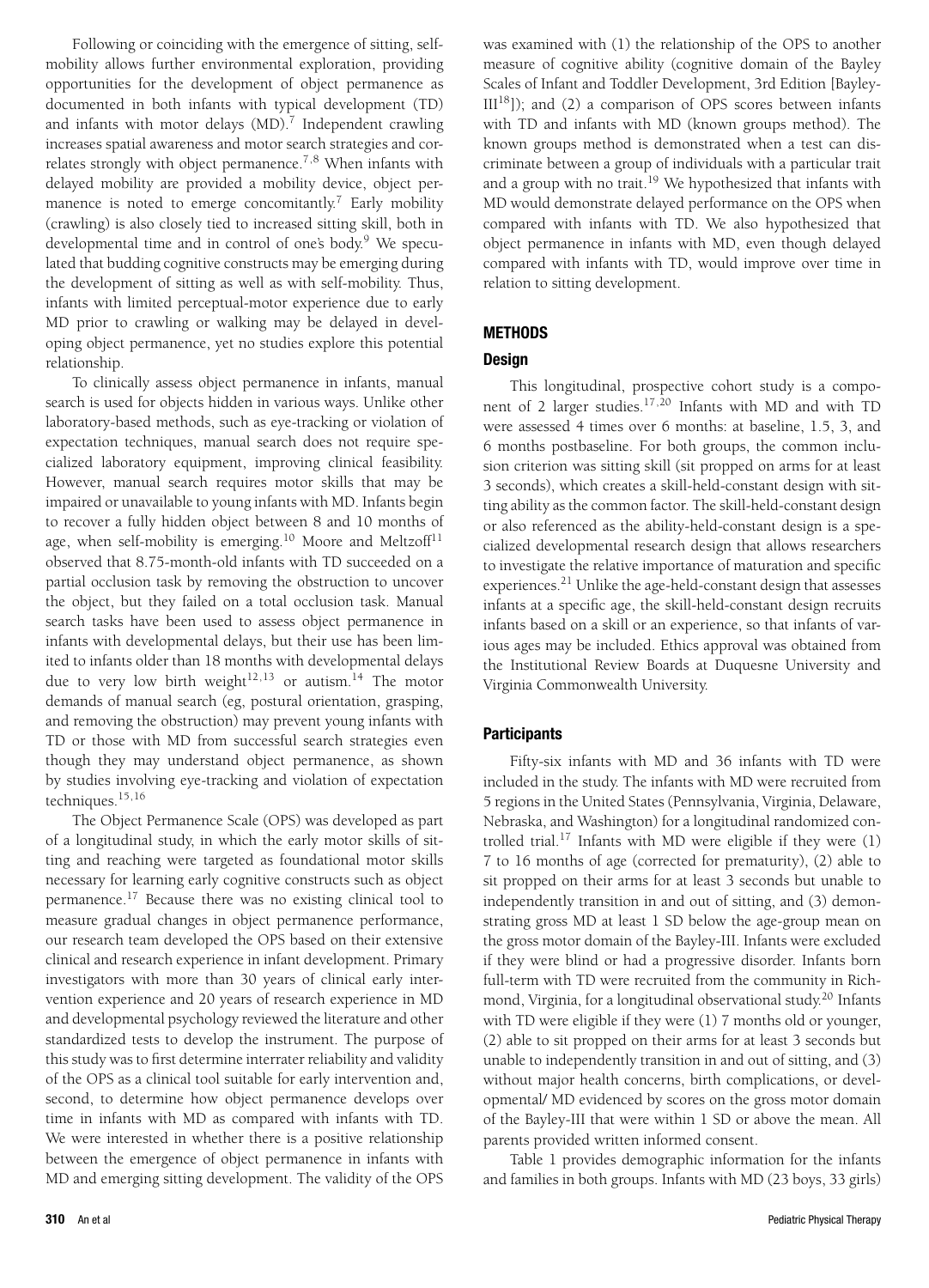| <b>TABLE 1</b>                                                                  |  |  |  |  |  |  |
|---------------------------------------------------------------------------------|--|--|--|--|--|--|
| Demographic Characteristics of Infants With MD and Infants With TD <sup>a</sup> |  |  |  |  |  |  |

|                                      | <b>Infants With MD</b><br>$n = 56$ (%) | <b>Infants With TD</b><br>$n = 36$ (%) |
|--------------------------------------|----------------------------------------|----------------------------------------|
| Age at baseline, months <sup>b</sup> |                                        |                                        |
| Mean (SD)                            | 10.23(2.63)                            | 5.68(0.79)                             |
| Minimum-maximum                      | 7.00-16.00                             | 4.00-6.90                              |
| Sex                                  |                                        |                                        |
| Boy                                  | 23(41.1)                               | 17(45.9)                               |
| Girl                                 | 33 (58.9)                              | 20(54.1)                               |
| Race                                 |                                        |                                        |
| Asian                                | 4(7)                                   | 0(0)                                   |
| African American or Black            | 7(13)                                  | 4(11)                                  |
| White                                | 40(71)                                 | 27(75)                                 |
| Multiracial                          | 5(9)                                   | 3(8)                                   |
| Other                                |                                        | 2(6)                                   |
| Severity                             |                                        |                                        |
| Mild                                 | 28(50)                                 | N/A                                    |
| Moderate                             | 12(22)                                 |                                        |
| Severe                               | 16(29)                                 |                                        |
| Income                               |                                        |                                        |
| \$0 to \$15 000                      | 7(13)                                  | 4(11)                                  |
| \$15 000 to \$24 999                 | 2(4)                                   | 2(5)                                   |
| \$25 000 to \$34 999                 | 2(4)                                   | 0(0)                                   |
| \$35 000 to \$44 999                 | 6(11)                                  | 1(3)                                   |
| \$45 000 to \$59 999                 | 1(2)                                   | 2(5)                                   |
| \$60,000 to \$79,999                 | 5(9)                                   | 5(14)                                  |
| > \$80000                            | 33(59)                                 | 22(61)                                 |
| Missing                              |                                        | 1(3)                                   |
| Parent education (mother/father)     |                                        |                                        |
| Some high school or less             | 1(2)/4(8)                              | 2(5)/1(3)                              |
| High school graduate or<br>GED       | 7(13)/10(19)                           | 2(5)/5(14)                             |
| Some college or trade school         | 8(15)/7(13)                            | 3(8)/2(5)                              |
| College graduate                     | 22 (40)/14 (27)                        | 7(19)/13(35)                           |
| Postgraduate degree                  | 16 (29)/15 (29)                        | 23 (62)/15 (41)                        |
| Missing                              | 1(2)/2(4)                              | 0/1(3)                                 |

Abbreviations: MD, motor delays; N/A, not applicable; TD, typical development.

aThe values indicate mean (SD).

bSignificant group difference, *P* < .01.

were between the ages of 7 and 16 months (mean: 10.23 months, SD: 2.63 months) at baseline. Infants with MD were classified by the level of MD, based on a scale incorporating Gross Motor Functional Classification System levels, Manual Ability Classification Scale, distribution of motor deficit (eg, quadriplegia, hemiplegia), and active movement (gestalt observation of low/medium/high spontaneous movement including arm movement), which varied from mild (50%) to severe (29%). Infants with TD (17 boys, 20 girls) were between the ages of 4 and 6.9 months (mean: 5.68 months, SD: 0.79 months) at baseline. In both groups, most of the infants were White and more than 80% of the parents had greater than a high school education. The median income bracket was higher than the national median household income in the 5 states.<sup>22</sup> Infants with MD had a significantly higher mean age at baseline compared with infants with TD ( $t_{62.18} = 12.75$ ; *P* value less than .01). No differences were found between infants with TD and MD for sex, race, income (below or above poverty line), and parent education (college degree or not).

#### **Tests and Measures**

Two experts in infant development extracted tasks with differing levels of difficulty from developmental studies on object permanence with infants developing typically and infants born preterm.18,23-25 After consultation with a developmental assessment expert and item verification by a group of 4 experts with more than 20 years of clinical and research experience each, 7 tasks were selected and incorporated into an ordinal level assessment tool. Object permanence from minimal to advanced skills is rated on the OPS on a scale of 0 to 10, with 10 reflecting the highest level of performance (Table 2). The OPS begins with early motor skills related to object permanence (eg, looking at an object, tracking a slowly moving object) and gradually progresses to higher levels (eg, finding a partially and completely covered object, finding an object after visible displacements). During the test, infants sit on the floor in front of a table. If an infant cannot maintain a sitting position through the test, the infant sits in a supportive chair. The assessor begins the OPS with task 1 and continues until the infant reaches a score of 10 or he or she meets the ceiling criterion (failure on 2 consecutive tasks). The time required to complete the OPS varies from 1 to 10 minutes depending on child's ability. In most cases, it takes less than 5 minutes. For this cohort, the OPS was performed with all infants at each of the 4 visits to examine how object permanence develops in infants with MD in comparison with infants with TD across time.

The Bayley-III<sup>18</sup> is a standardized, norm-referenced test designed to assess development of infants and toddlers aged 1 to 42 months. The Bayley-III assesses 5 developmental domains: cognitive, language, motor, social-emotional, and adaptive behavior. Only cognitive and motor domains are reported here. The Bayley-III assesses cognition in a variety of tasks—such as exploring toys, object permanence tasks, meansend skills, and relational play—with different difficulty levels. The motor domain includes fine motor and gross motor subtests that assess performance in a variety of motor activities, such as reaching for blocks, turning book pages, sitting, or walking. Test results yield standardized scores for each domain (eg, scaled score, composite score). Reliability and validity of the Bayley-III are considered good (test-retest reliability: cognitive:  $r = 0.81$ , motor:  $r = 0.83$ ; interrater reliability: cognitive:  $r = 0.81$ , motor:  $r = 0.83$ .<sup>18</sup> In this study, composite scores of the motor and cognitive domains at baseline in infants with MD were used to determine MD (inclusion criteria) and evaluate the relationship with the OPS scores, respectively.

The Gross Motor Function Measure (GMFM) $^{26}$  is a reliable and valid standardized measure designed to evaluate change in gross motor function over time. Although the GMFM was originally designed for children with cerebral palsy, it has been validated for use with children with developmental delays secondary to diagnoses such as Down syndrome<sup>27</sup> and brain injury.28 The GMFM consists of 88 items grouped into 5 dimensions: (1) lying and rolling [17 items], (2) sitting (20 items), (3) crawling and kneeling (14 items), (4) standing (13 items), and (5) walking, running, and jumping (24 items). Items are each scored on a 4-point ordinal scale (0-3). In this study, the sitting subsection score (GMFM-SS, score range: 0-60) at each of the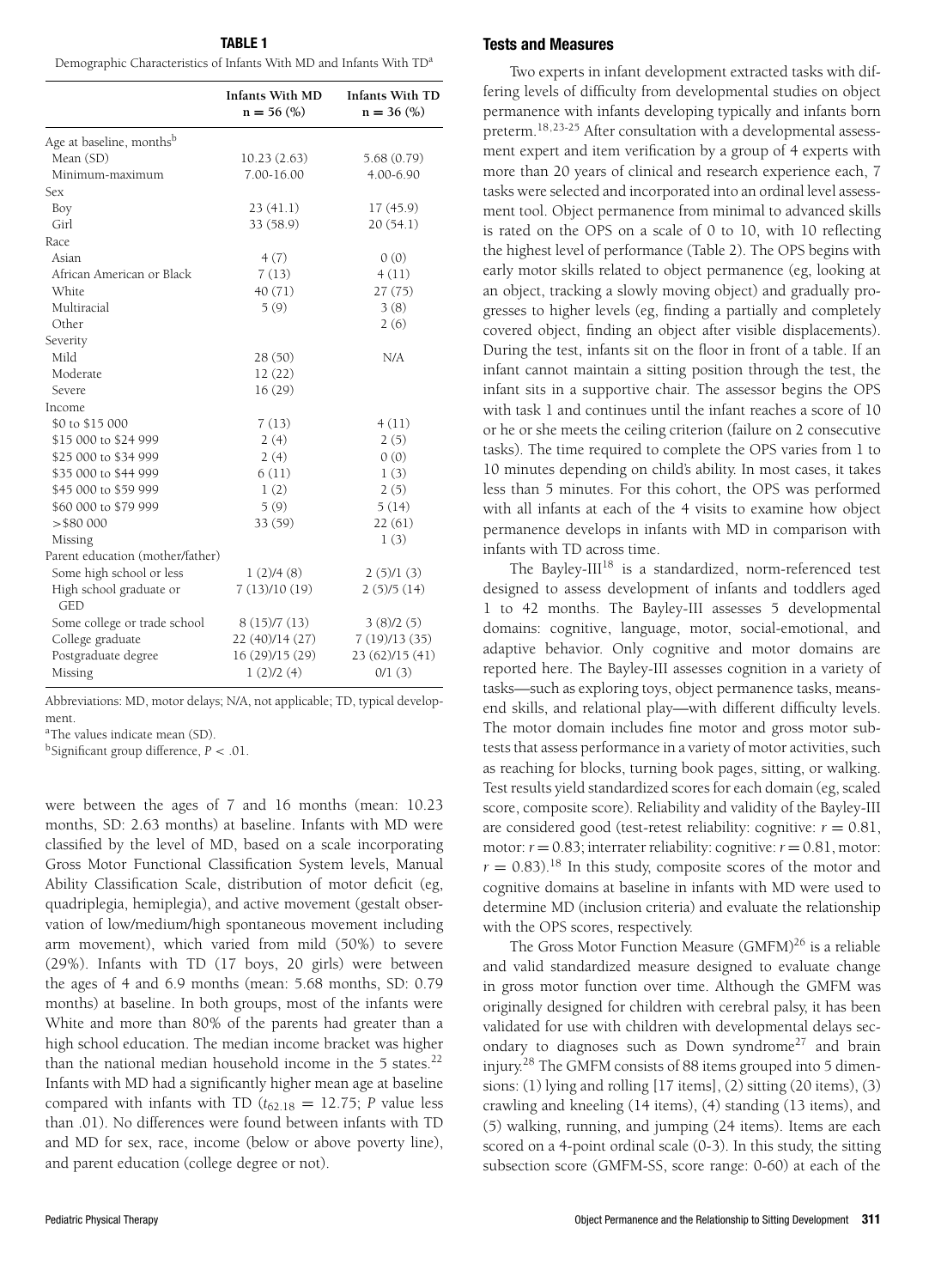| <b>Task Description</b> | Score |
|-------------------------|-------|
|                         |       |

1. Hold a toy at infant's eye level. Make sure that the infant is looking at the toy. Move the toy to the left and right sides of the infant (at least 45°) and observe whether the infant is tracking the toy.

- *Score of 1*: Infant looks at the toy in one location, then shifts gaze to new location to find the toy when the toy is moved 45° to side or vertically.
- *Score of 2*: Infant reorients body part other than head to gaze at moved toy when toy shifted in space as in previous item.
- *Score of 3*: Infant reorients body posture to follow moving toy of interest.
- *Score of 4*: The infant looks inside of the container and attempts to retrieve the toy dropped inside.
- *Score of 5*: Pulls cloth off the toy after watching cloth being placed and the toy partially visible.
- *Score of 6*: Pulls cloth off the toy after watching the toy being slid under cloth.
- *Score of 7*: Pulls cloth off the toy after watching cloth being placed and toy completely covered, with identical cloth nearby.
- *Score of 8*: Infant finds toy hidden under 1 of 2 cups.
- *Score of 9*: Infant finds the toy while hidden 1 of 2 cups when the cups are reversed after the toy is hidden.
- *Score of 10*: Double visual displacement used as the toy is hidden under one cup, removed and hidden a second time under the second cup.

3. Put one washcloth on the table. Show the toy to the infant and make sure that the infant is watching the toy. Hide the toy completely under the washcloth. Observe whether the infant retrieves the toy by pulling the washcloth off.

If the infant does not do this, repeat the same procedure with the half of the toy visible from underneath the washcloth.

2. Place a wide nontransparent container in front of the infant and then place a toy inside the container. Make sure that the infant looks at the toy and put the toy in the container.

- 4. Put 2 identical washcloths on the table (not overlapping). Show the toy to the infant and make sure that the infant is watching. Hide the toy under one of the washcloths. Observe whether the infant retrieves the toy by pulling off the washcloth.
- 5. Put 2 identical cups on the table side by side. Show the toy to the infant and make sure that the infant is watching. Hide the toy under one of the cups. Observe whether the infant finds the toy. Perform the task 2 times (once under each of the left and right cups). If the infant failed on either side, perform the task again for both sides.
- 6. Put 2 cups on the table side by side. Show the toy to the infant and make sure that the infant is watching. Hide the toy under one of the cups. Reverse the cups while the infant is watching. Observe whether the infant looks for the toy. Perform the task 2 times (left and right). If the infant failed on either side, perform the task again for both sides.
- 7. Put 2 cups on the table side by side. Show the toy to the infant and make sure that the infant is watching. Hide the toy under one of the cups. Remove the toy and hide it under the other cup while the infant is watching. Observe whether the infant looks for the toy. Perform the task 2 times (left and right). If the infant failed on either side, perform the task again for both sides.

<sup>a</sup>The materials for the assessment: 1 table and 1 chair, 1 small toy, 1 wide nontransparent container (5-in high), 2 identical washcloths (8 in  $\times$  8 in), and 2 identical nontransparent cups.

4 visits was used to determine whether the emergence of object permanence in infants was related to sitting development.

#### **Procedures**

Infants were assessed at baseline and then at 1.5, 3, and 6 months postbaseline. At the baseline visit, parents completed a family demographic questionnaire. The OPS and GMFM-SS were performed with all infants at each of the 4 visits. The Bayley-III was administered to all infants but only at the baseline, 3-month, and 6-month visits. The 1.5-month visit did not include the Bayley-III assessment in the interest of time for both the family and the assessors because it was not an end point for that outcome measure. All assessments were administered by trained researchers and videotaped either in infants' homes or daycare setting. Trained, blinded assessors viewed the videos and scored the OPS, Bayley-III, and GMFM-SS. For scoring the newly developed OPS, a graduate research assistant (primary rater) was trained by an expert rater, a pediatric physical therapist with more than 30 years of clinical and research experience who participated in the selection of OPS tasks. Training lasted until the agreement in scoring between the 2 raters reached at or above 80% on 4 videos. After reaching high agreement on 4 consecutive videos, the primary rater scored the OPS videos. To determine interrater reliability of the OPS, a postdoctoral researcher who was also a pediatric physical therapist was trained by the expert rater and rescored 30 randomly selected videos.

#### **Data Analysis**

Descriptive statistics were used to report characteristics of the participants and scores for the OPS. Demographic comparisons between groups were completed with  $\chi^2$  and *t* test analyses for nominal and interval-level measures, respectively. Interrater reliability was determined using the intraclass correlation coefficient (ICC: 2,1). For concurrent construct validity evidence, we examined the correlation between the OPS and the Bayley-III cognitive composite scores in infants with MD. We used Bayley cognitive score as a criterion because the OPS assessed the cognitive construct of object permanence understanding. Because the OPS score is ordinal data, the Spearman  $\rho$  statistic was calculated. To determine whether object permanence in infants with MD was delayed compared with infants with TD, the OPS scores between the 2 groups were compared first using the Mann-Whitney *U* test (nonparametric test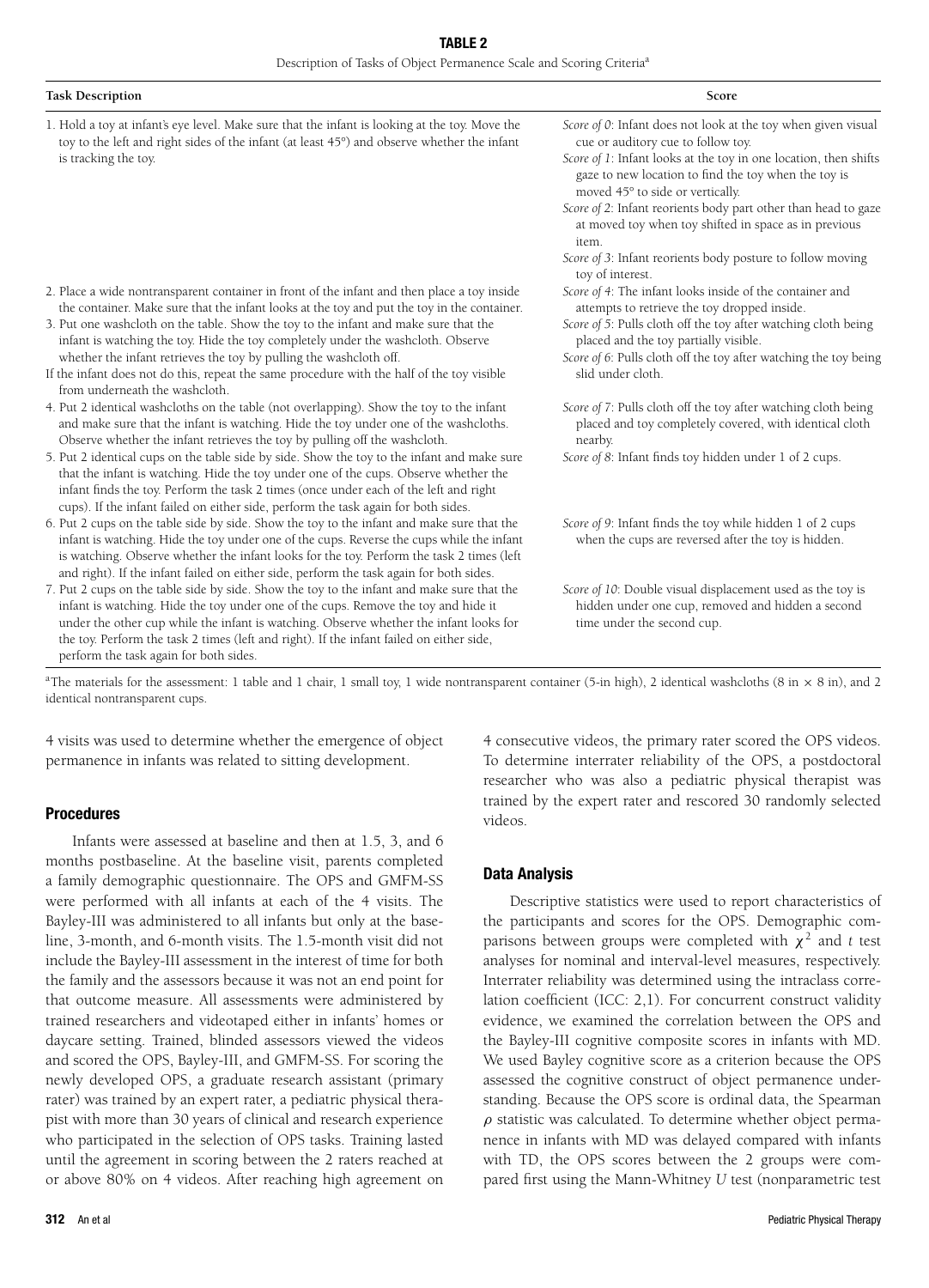**TABLE 3** Descriptive Statistics for Object Permanence Scale Score at Each Assessment

|                | <b>Infants With Motor Delays</b> |           | Infants With Typical Development |    |           |                     |      |
|----------------|----------------------------------|-----------|----------------------------------|----|-----------|---------------------|------|
|                | N                                | Mean (SD) | Minimum-<br>Maximum              | N  | Mean (SD) | Minimum-<br>Maximum |      |
| Baseline       | 56                               | 4.9(2.8)  | $0-10$                           | 34 | 4.5(1.5)  | $1 - \ell$          | .277 |
| 1.5 mos        | 51                               | 5.7(2.7)  | $0 - 10$                         | 35 | 5.4(1.8)  | $2 - 9$             | .307 |
| $3 \text{ mo}$ | 51                               | 6.0(2.7)  | $0 - 10$                         | 33 | 6.2(2.0)  | $2 - 10$            | .981 |
| 6 mo           | 49                               | 6.4(2.5)  | 1-10                             | 32 | 7.4(1.8)  | $4 - 10$            | .075 |

to compare differences between 2 independent groups). The Friedman test (nonparametric alternative to the 1-way analysis of variance with repeated measures) was conducted for each group to examine whether there were changes in OPS scores over time. If the Friedman was significant, Wilcoxon signed rank test with Bonferroni correction confirmed where the differences occurred. Finally, to examine the relation between sitting skills and object permanence in infants with MD, the correlation between the OPS and the GMFM-SS scores was examined using the Spearman  $\rho$  statistic. Data were analyzed using SPSS Statistics version 25 (Armonk, New York). An  $\alpha$  level of 0.05 was the criterion for significance.

#### **RESULTS**

Descriptive statistics of the OPS scores are shown in Table 3. When infants enrolled in the study, the development of object permanence skills varied from 0 (no response to a moving object) to 10 (find an object after double visible displacements). On average at baseline, infants in both groups noticed the disappearance of a toy and attempted to retrieve the toy dropped inside a container (OPS score of 4). The scores on the OPS increased in both groups over 6 months. On average, at the 6-month follow-up assessment, infants with MD were able to find a toy completely covered with a washcloth (OPS score of 6). Infants with TD were able to go a step further and find a toy completely covered in 1 of 2 identical washcloths (OPS score of 7).

#### **Interrater Reliability and Validity**

The ICC (2, 1) was 0.92 (95% confidence interval: 0.84- 0.96), indicating excellent interrater reliability for the OPS scoring. The correlation between the OPS and the Bayley-III cognition scores in infants with MD, *r* (54) was 0.554 (*P* value less than .001), indicating moderate to good relationship.19 The results of the Mann-Whitney *U* test showed that the OPS score did not differ between infants with MD and infants with TD at any of the 4 assessment visits (*P* value greater than .05). However, as infants entered the study when they had the ability to sit, infants with MD were significantly older than infants with TD (mean age at baseline  $=$  5.7 months in infants with TD and 10.2 months in infants with MD, *P* value less than .001, Table 1). The finding suggests that development of object permanence as well as emergence of sitting was delayed by approximately 5 months in infants with MD compared with infants with TD.

#### **Progression of Object Permanence in Infants With MD as Compared With Infants With TD**

The Friedman test had a significant increase in OPS score over time: for infants with MD,  $\chi^2$  (3, n = 47) = 19.91, *P* value less than .001, and for infants with TD,  $\chi^2$  (3, n = 29) = 24.86, *P* value less than .001. For each group, 6 pairwise comparisons were completed using Wilcoxon tests with the Bonferroni correction (comparison-wise  $\alpha$ , 0.05/6 = 0.008). The comparisons between baseline and 3 months and baseline and 6 months were significant in both groups (Figure 1). The results show that object permanence skills in infants with MD, even though delayed, improve over time in a parallel pattern to those of infants with TD.

#### **Progression of Object Permanence in Relation to Sitting Development in Infants With MD**

The results of Spearman  $\rho$  statistic showed significant correlations between OPS and GMFM-SS scores with *r* ranging from 0.584 to 0.715 (*P* value less than .001) at all 4 assessment visits. The OPS scores increased as sitting skill increased in infants with MD (Figure 2).

#### **DISCUSSION**

The results support that the OPS is a reliable and valid measure for the cognitive construct of object permanence. A significant and positive correlation of the OPS scores



**Fig. 1.** Progression of object permanence in infants with motor delays as compared with infants developing typically. <sup>a</sup> Significantly higher OPS score compared with baseline score ( $P < .008$ ). Bars represent standard errors of the mean.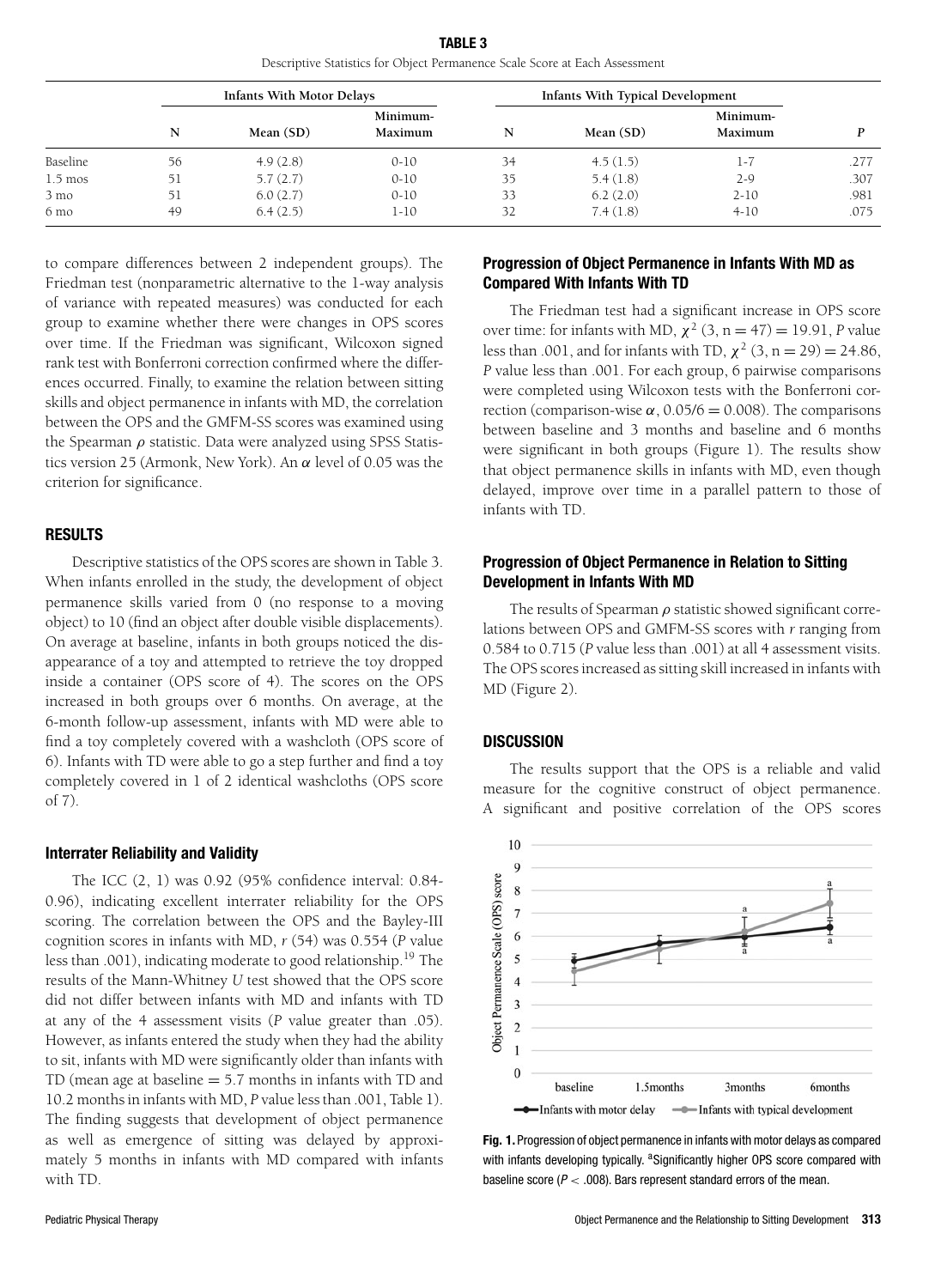

**Fig. 2.** Progression of object permanence in relation to sitting development in infants with motor delays. GMFM-SS indicates Gross Motor Function Measure sitting subsection. Bars represent standard errors of the mean.

with the Bayley-III cognition scores and the delayed performance on the OPS observed in infants with MD support the validity of the OPS. In Table 3, the mean OPS scores gradually increased over 6 months and individual infants' OPS scores covered the full range of scores with a maximum value of 10 and a minimum value of 0. These findings suggest that the OPS can capture minimal to advanced object permanence skills in infants with MD and TD, which supports the construct validity of the OPS. Our hypothesis that infants with MD will demonstrate delayed development of object permanence when compared with infants with TD was supported. The OPS scores were not different between groups; infants with MD, however, were approximately 5 months older than infants with TD at each assessment point.

In this skill-held-constant design, infants with and with no MD developed beginning object permanence skills as sitting emerged. Although each child has a unique developmental trajectory, infants with TD learn to sit between 4 and 8 months. During that time period, infants anticipate the trajectory of a moving object and understand that objects continue to exist when occluded by other objects.<sup>16,29,30</sup> As expected, infants with TD were between 4 and 7 months of age (mean  $= 5.7$ months) when they entered the study at the onset of sitting. They tried to retrieve a toy, which was dropped inside of a container by looking inside of the container, turning or shaking the container, and/or reaching for the toy (task for OPS score 4). This indicates that the infants anticipated the trajectory of the dropped toy and predicted the landing position. Looking in the correct location for the toy, when the infant was unable to track the toy continuously, indicates an understanding of the toys' continued existence, even when momentarily unseen.

Although infants with MD as they entered the study at the onset of sitting (mean  $= 10.2$  months of age) were approximately 5 months older than infants with TD, their performance on the OPS was similar to the performance of infants with TD. Findings suggest that delayed development of sitting skill may have an effect on the development of object permanence in young infants with MD. Sitting is important to the develop-

**314** An et al **Pediatric Physical Therapy Pediatric Physical Therapy Pediatric Physical Therapy** 

ment of object permanence because this vertical position allows a novel and broadened perceptual view of the world, as well as a new play position in which infants can explore and learn about objects in various ways (eg, stacking, putting in and out, putting together and taking apart, covering and uncovering objects). $3,4$ 

Both infants with and with no MD progressed in object permanence skill over 6 months, yet the slope of progression in infants with MD seemed to decrease around 6 months after baseline (Figure 1). Although there was no statistically significant difference in the OPS score between the 2 groups at the 6-month assessment, on average, infants with MD were able to find a toy completely covered by a washcloth (task for OPS score 6) but not able to find it when an identical washcloth was placed nearby (task for OPS score 7), whereas infants with TD were successful on both tasks. Despite only a 1-point difference on the OPS, it may be clinically meaningful because the more advanced task requires visual attention, quick eye-shifts, coordination of the reaching movement, and working memory to locate the toy.

Infants with MD demonstrated improvement in object permanence over time and in relation to the development of sitting skills (Figure 2). Findings suggest that infants with MD build the object permanence construct as they develop sitting skills and interact with objects. This expands previous research showing the linkage between early mobility skills and cognitive development.<sup>7,31</sup> It further reinforces the theory that cognition is grounded in everyday perceptual-motor experience $32,33$  and supports the use of a grounded cognition perspective in early intervention practice and research.<sup>2</sup>

#### **Clinical Implications**

As shown by this study as well as in previous research,  $5-7$ infants with limited perceptual-motor experience, such as those skills needed for sitting, object exploration, and self-mobility, are at risk for cognitive delays, including object permanence. The OPS is an affordable, accessible, easy-to-use tool, which can be implemented with ordinary toys and materials within a brief period. The OPS assesses infants' object permanence from very minimal to advanced skills, so it may be used to monitor progression of object permanence performance. Notably, the OPS is an ordinal but not an interval measure. Because the successive scores may not represent equal increments of skill, users should take care in interpreting scores. The OPS may inform practice and the content or direction of intervention, rather than provide a normative measure of developmental skill. The OPS may be used in an early intervention setting to assess object permanence task performance and to monitor its progression for infants with MD.

#### **Study Limitations and Further Research**

This study has several limitations. Although families of infants with MD were from 5 geographic areas in the United States, families of infants with TD were recruited from 1 site. In addition, the sample size was modest, and the families in both groups had higher household incomes than the general population, indicating that they may not be a representative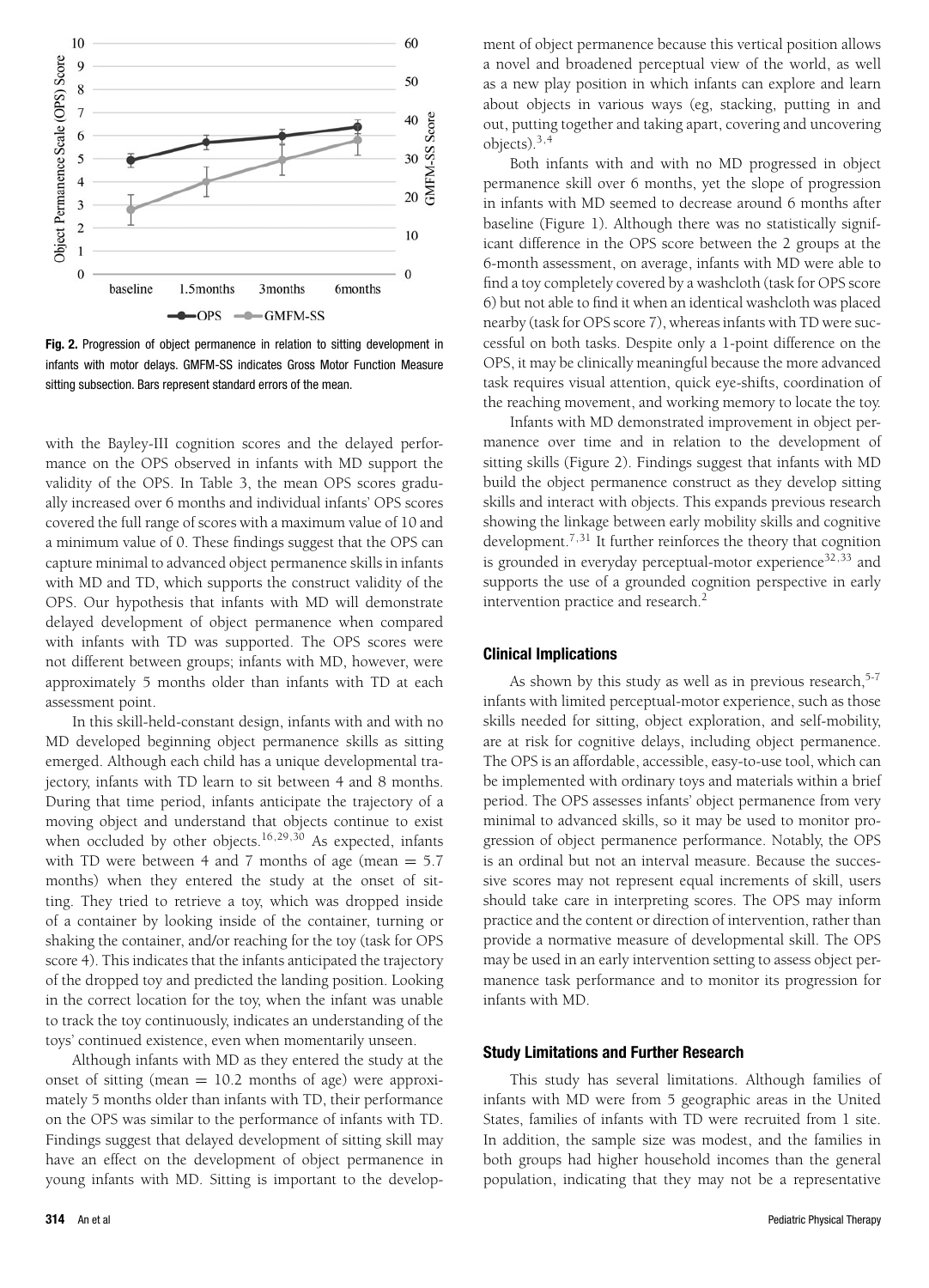sample. This study evaluated concurrent construct validity evidence of the OPS only in infants with MD. The 2 groups of infants included in the study were recruited from different studies, and there were insufficient Bayley-III cognitive score data to perform a correlation analysis in infants with TD. Studies involving larger and more diverse samples of families are needed to further validate the findings. All assessments were administered and videotaped by assessors at each of 5 sites and then masked, trained raters viewed the videos and scored for the OPS, Bayley-III, and GMFM-SS. This procedure was used to improve the reliability of scoring for each assessment because, due to the research design, many assessors (2 or more at each site) were involved. However, this assessment procedure may have resulted in an overestimation of interrater reliability of the OPS. The slope of object permanence progression in infants with MD tended to decrease around 6 months after baseline, which may be related to increasing mobility of the TD group and a lag in progression of mobility for the MD group; however, this was not examined for this report. Studies involving long-term followup are needed to explore the linkage between MD and object permanence development and determine whether object permanence would be further delayed in infants with MD. Studies involving different settings or intervention programs are needed to determine the effects of early intervention services on the development of object permanence.

#### **WHAT THIS ADDS TO THE EVIDENCE?**

Infants with MD are at risk for delayed development of object permanence. The OPS is intended to measure gradual change over time from very minimal to advanced skills in object permanence performance. The results showed that the OPS is a reliable tool that can be implemented with ordinary toys and materials within a brief period. Although delayed compared with infants with TD, infants with MD showed improvement of object permanence across time as sitting skills develop. The OPS may help early interventionists assess object permanence performance and monitor its progression for infants with MD. The skill of sitting appears closely related to the developing cognitive skill of object permanence; thus, interventionists should anticipate the coemergence of these 2 areas and link them during intervention.

#### **ACKNOWLEDGMENTS**

The authors thank the infants and families for their participation in this study, as well as the assessors and therapists in the full START-Play study.

#### **REFERENCES**

- 1. Piaget J. *The Construction of Reality in the Child.* New York, NY: Basic Books; 1954.
- 2. Lobo MA, Harbourne RT, Dusing SC, McCoy SW. Grounding early intervention: physical therapy cannot just be about motor skills anymore. *Phys Ther.* 2013;93(1):94-103.
- 3. Soska KC, Adolph KE. Postural position constrains multimodal object exploration in infants. *Infancy.* 2014;19(2):138-161.
- 4. Soska KC, Adolph KE, Johnson SP. Systems in development: motor skill acquisition facilitates three-dimensional object completion. *Dev Psychol.* 2010;46(1):129-138.
- 5. Harbourne RT, Ryalls B, Stergiou N. Sitting and looking: a comparison of stability and visual exploration in infants with typical development and infants with motor delay. *Phys Occup Ther Pediatr.* 2014;34(2):197- 212.
- 6. Surkar SM, Edelbrock C, Stergiou N, Berger S, Harbourne R. Sitting postural control affects the development of focused attention in children with cerebral palsy. *Pediatr Phys Ther.* 2015;27(1):16-22.
- 7. Campos JJ, Anderson DI, Barbu-Roth MA, Hubbard EM, Hertenstein MJ, Witherington D. Travel broadens the mind. *Infancy.* 2000;1(2):149- 219.
- 8. Campos JJ, Anderson DI, Telzrow R. Locomotor experience influences the spatial cognitive development of infants with spina bifida. *Z Entwicklungspsychol Padagog Psychol.* 2009;41(4):181-188.
- 9. Soska KC, Robinson SR, Adolph KE. A new twist on old ideas: how sitting reorients crawlers. *Dev Sci.* 2015;18(2):206-218.
- 10. Marcovitch S, Zelazo PD. The A-Not-B error: results from a logistic meta-analysis. *Child Dev.* 1999;70(6):1297-1313.
- 11. Moore MK, Meltzoff AN. Factors affecting infants' manual search for occluded objects and the genesis of object permanence. *Infant Behav Dev.* 2008;31(2):168-180.
- 12. Ohls RK, Kamath-Rayne BD, Christensen RD, et al. Cognitive outcomes of preterm infants randomized to darbepoetin, erythropoietin, or placebo. *Pediatrics.* 2014;133(6):1023-1030.
- 13. Lowe JR, MacLean PC, Shaffer ML, Watterberg K. Early working memory in children born with extremely low birth weight: assessed by object permanence. *J. Child Neurol.* 2009;24(4):410-415.
- 14. Carpenter M, Pennington BF, Rogers SJ. Interrelations among socialcognitive skills in young children with autism. *J Autism Dev Disord.* 2002;32(2):91-106.
- 15. Baillargeon R. Infants' reasoning about hidden objects: evidence for event-general and event-specific expectations. *Dev Sci.* 2004;7(4):391- 414.
- 16. Johnson SP, Amso D, Slemmer JA. Development of object concepts in infancy: evidence for early learning in an eye-tracking paradigm. *Proc Natl Acad Sci U S A.* 2003;100(18):10568-10573.
- 17. Harbourne RT, Dusing SC, Lobo MA, et al. START-Play physical therapy intervention impacts motor and cognitive outcomes in infants with neuromotor disorders: a multisite randomized clinical trial. *Phys Ther.* 2021; 101(2):pzaa232.
- 18. Bayley N. *Bayley Scales of Infant and Toddler Development.* 3rd ed. San Antonio, TX: Harcourt Assessment; 2006.
- 19. Portney LG, Watkins MP. *Foundations of Clinical Research: Applications to Practice.* 3rd ed. New Jersey, NJ: Pearson/Prentice Hall; 2009.
- 20. Marcinowski EC, Tripathi T, Hsu LY, Westcott McCoy S, Dusing SC. Sitting skill and the emergence of arms-free sitting affects the frequency of object looking and exploration. *Dev Psychobiol.* 2019;61(7):1035-1047.
- 21. Bornstein MH, Lamb ME. *Development in Infancy: An Introduction.* 4th ed. New York, NY: Psychology Press; 2002.
- 22. United States Census. In: US Census, ed. *Median Household Income in the United States*. Washington, DC: United States Census Bureau; 2017.
- 23. Kagan J, Kearsley RB, Zelazo PR. *Infancy: Its Place in Human Development.* Cambridge, MA: Harvard University Press; 1978.
- 24. Kermoian R, Campos JJ. Locomotor experience: a facilitator of spatial cognitive development. *Child Dev.* 1988;59(4):908-917.
- 25. Uzgiris IC, Hunt J. *Assessment in Infancy: Ordinal Scales of Psychological Development.* Urbana, IL: University of Illinois Press; 1975.
- 26. Russell D, Rosenbaum PL, Wright M, Avery LM. *Gross Motor Function Measure (GMFM-66 and GMFM-88) User's Manual*. 2nd ed*.* London, England: Mac Keith Press; 2013.
- 27. Russell D, Palisano R, Walter S, et al. Evaluating motor function in children with Down syndrome: validity of the GMFM. *Dev Med Child Neurol.* 1998;40(10):693-701.
- 28. Linder-Lucht M, Othmer V, Walther M, et al. Validation of the Gross Motor Function Measure for use in children and adolescents with traumatic brain injuries. *Pediatrics.* 2007;120(4):e880-e886.